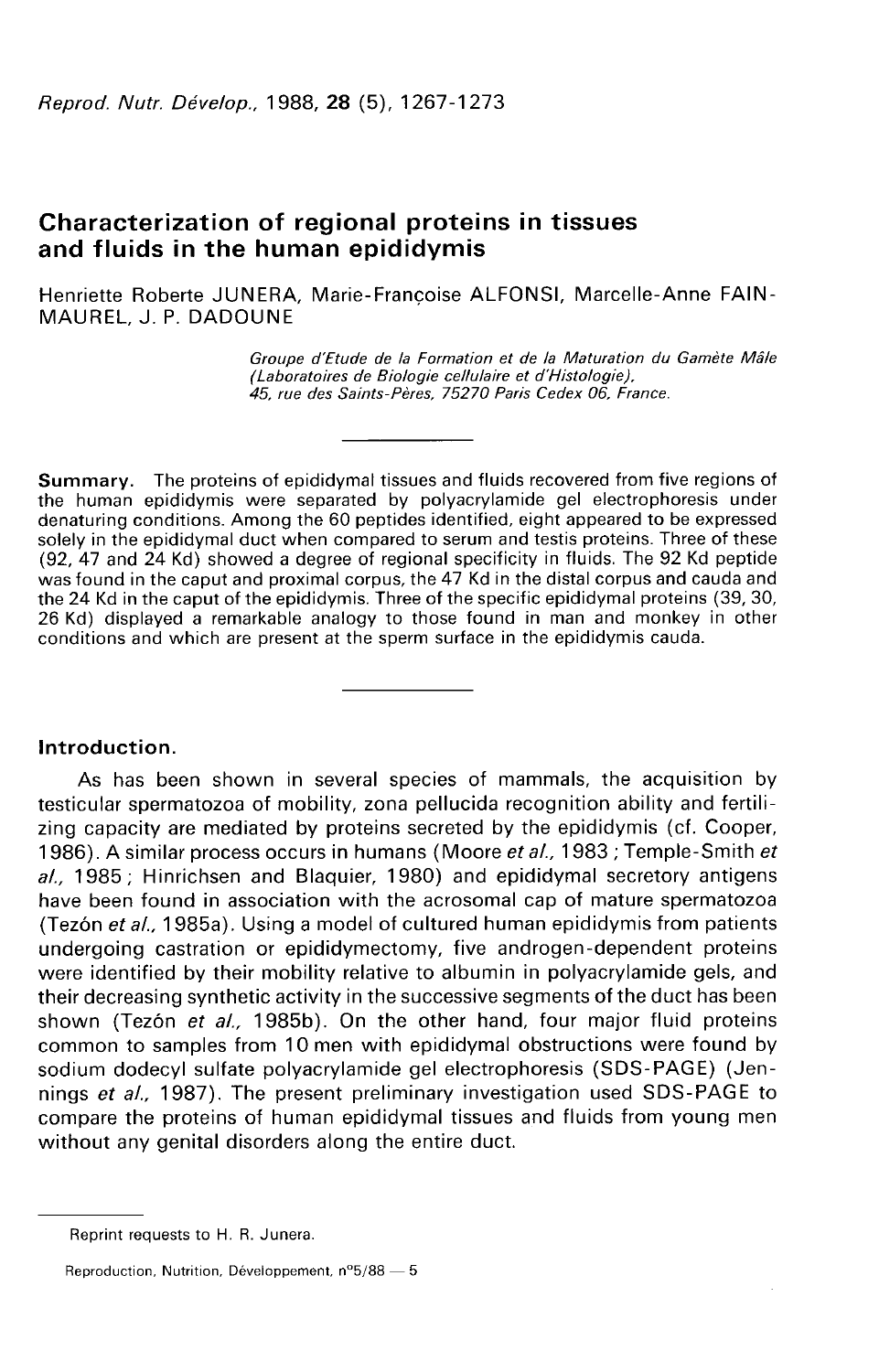## Materials and methods.

### **Materials**

Epididymis and testis samples were obtained from two young men (21 and 26 years old) with proven brain death.

Each epididymal duct was dissected free from surrounding connective tissue and cut into five segments according to the subdivisions presented in Baumgarten et al. (1971) (fig. 1).



FIG. 1. - Schematic drawing of the human epididymis (modified from Baumgarten et al., 1971) subdivided by ligatures  $(\rightarrow)$  into five anatomical segments : proximal caput (I), distal caput (II), proximal corpus (III), distal corpus (IV), cauda (V).

#### Preparation of samples.

The epididymal segments were sliced into small fragments (3-4 mm) which were separately suspended and shaken for 10 min in a phosphate saline buffer (pH 7.6) containing protease inhibitors (0.2 mM PMSF, 1 % zymofren) and  $4 \text{ mM EDTA}$  (100 mg tissue/300 µl buffer ; w/v).

Epididymal fluids were expressed and centrifuged (900 g, 10 min) to separate spermatozoa. Tissues were removed, washed twice to obtain sperm-free tissues, and homogenized in 0.2 % triton X-100 solution in the same buffer as above. Fluid and tissue homogenates were centrifuged twice (50 000 g, 30 min, 4  $\degree$ C) and stored ( - 30  $\degree$ C) until analysis. Homogenates and fluids from the testes were collected and treated as the epididymal samples. For denaturation, 10-30  $\mu$ I of each sample ( $\simeq$  50 µg) was mixed (v/v) with the Laemmli sample buffer (12.5 mM Tris, pH 6.8, 4 % SDS, 20 % glycerol, 5 %  $\beta$ -mercaptoethanol, 0.001 % bromophenol blue as a dye) and boiled (3 min).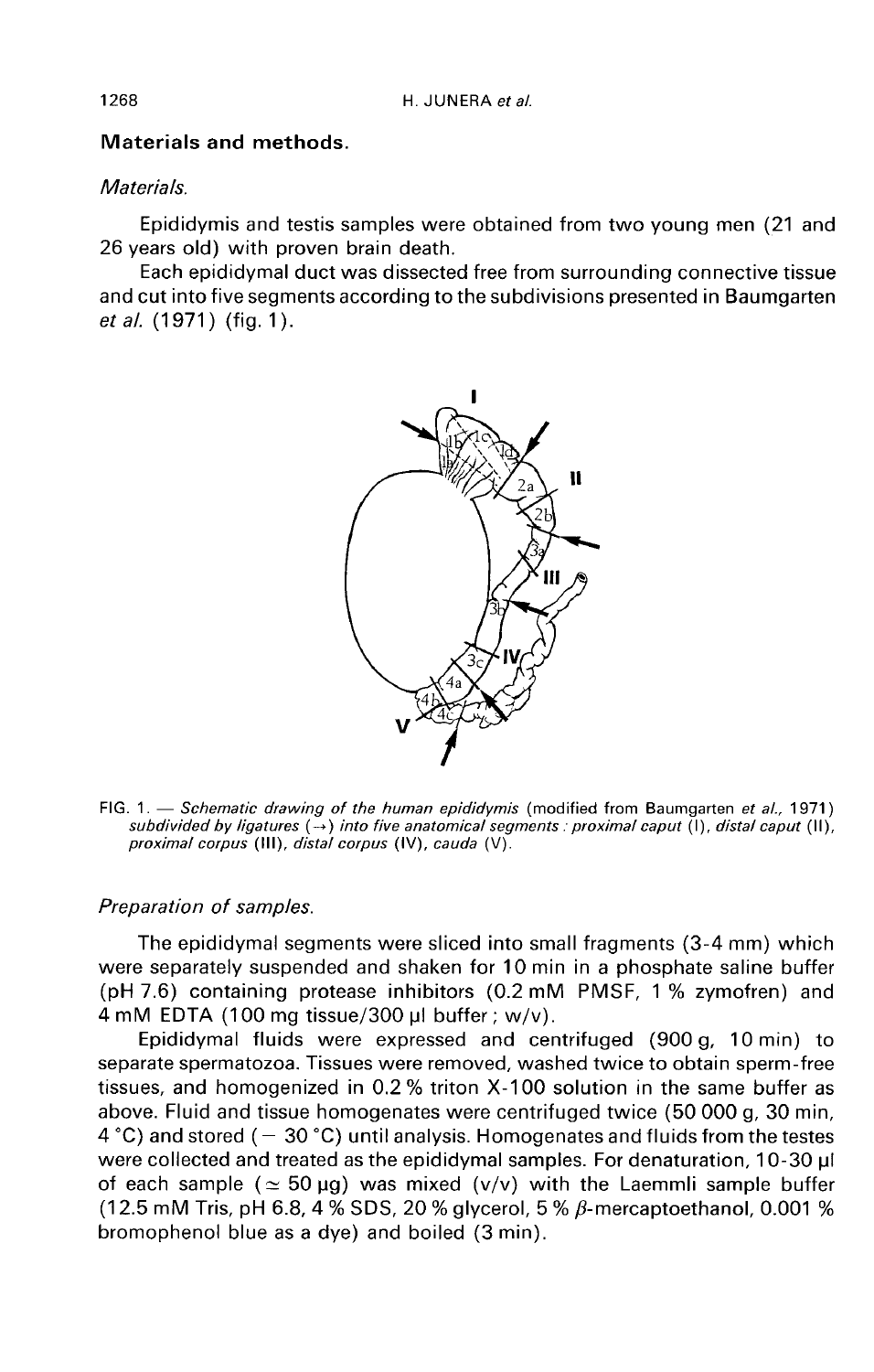Protein concentration of samples was determined by the Bradford method (1976) with bovine serum albumin as standard protein.

#### Polyacrylamide gel electrophoresis (PAGE).

SDS-PAGE was performed in the Laemmli system (1970). Electrophoresis were carried out on vertical slab 15 % gels at a constant current (20 mAmp. per gel plate,  $\simeq 20$  °C for 6 hours). Proteins were stained either with Coomassie brillant blue solution or a modified silver stain method (from Morrissey, 1981 ).

Molecular weight (MW) characterization was performed by comparing the relative mobility of comigrating proteic standards (Pharmacia, low molecular weight protein calibration kit).

#### Results.

Separation of proteins from homogenates and luminal fluids of the five successive segments (proximal and distal caput, proximal and distal corpus, cauda) of human epididymis revealed the presence of approximately 60 peptides with widely varying molecular weights (180 to 10 Kd), and major bands ranging from 94 to 25 Kd (fig. 2).

Eight major bands found in tissues and fluids were not matched by comparable bands from human serum and testis after silver reaction. Five of these (39, 33, 30, 26 and 25 Kd) were detected in all the epididymal segments with the same staining intensity whereas the three others, present in both tissues and fluids (92, 47 and 24 Kd), only showed a degree of regional specificity in fluids. The 92 and 24 Kd peptides were not expressed in the fluids of the cauda (92 Kd) or the corpus and cauda (24 Kd) whereas the 47 Kd was only present in the distal corpus and cauda fluids (table 1 ).

On the other hand, four peptides which migrated similarly with testicular peptides showed regional differences. The 43 Kd peptide was only expressed in the tissues and fluids of the caput and proximal corpus. The staining intensity of the major epithelial and luminal band at 41 Kd increased along the duct. The minor bands at 19 Kd and 15.5 Kd which were present in the caput tissue were detected in the fluids of the five epididymal segments.

#### Discussion.

Among the 60 peptides separated after SDS-PAGE of soluble proteins from the five epididymal regions, eight peptides appeared to be expressed solely in the epididymal duct when compared to serum and testis proteins. Some had a remarkable analogy with previous data obtained in man and monkey. With respect to their approximately similar molecular weight, the 39 and 30 Kd peptides expressed in the five epididymal segments might be similar to the androgeninduced 38 and 29 Kd proteins identified in cultured human caput and corpus tubules (Tezón et al., 1985b). The 38-39 Kd peptide might correspond to the 37 Kd sialoprotein which has been found at the surface of human spermatozoa from the epididymis distal part (Dacheux et al., 1984).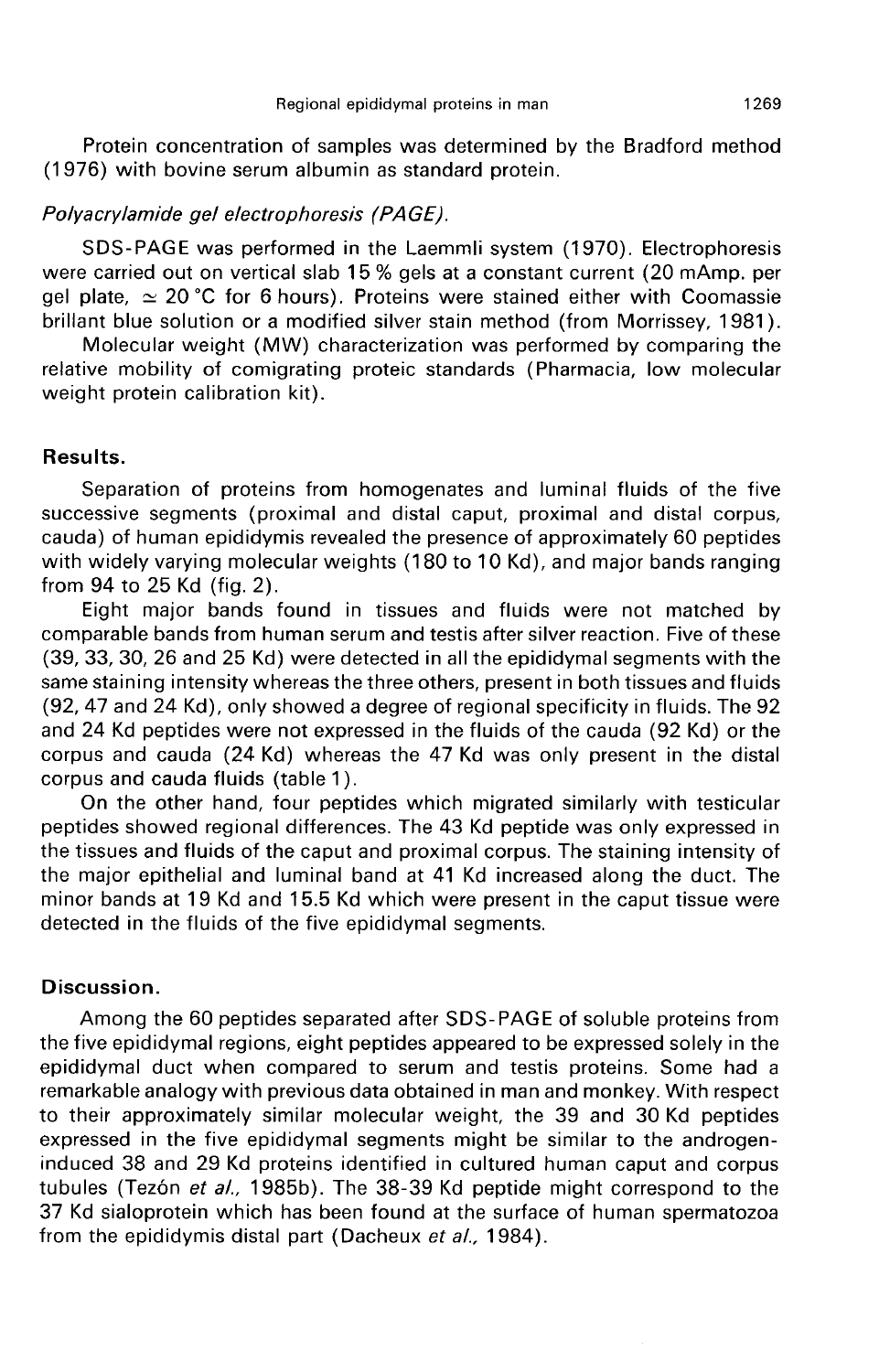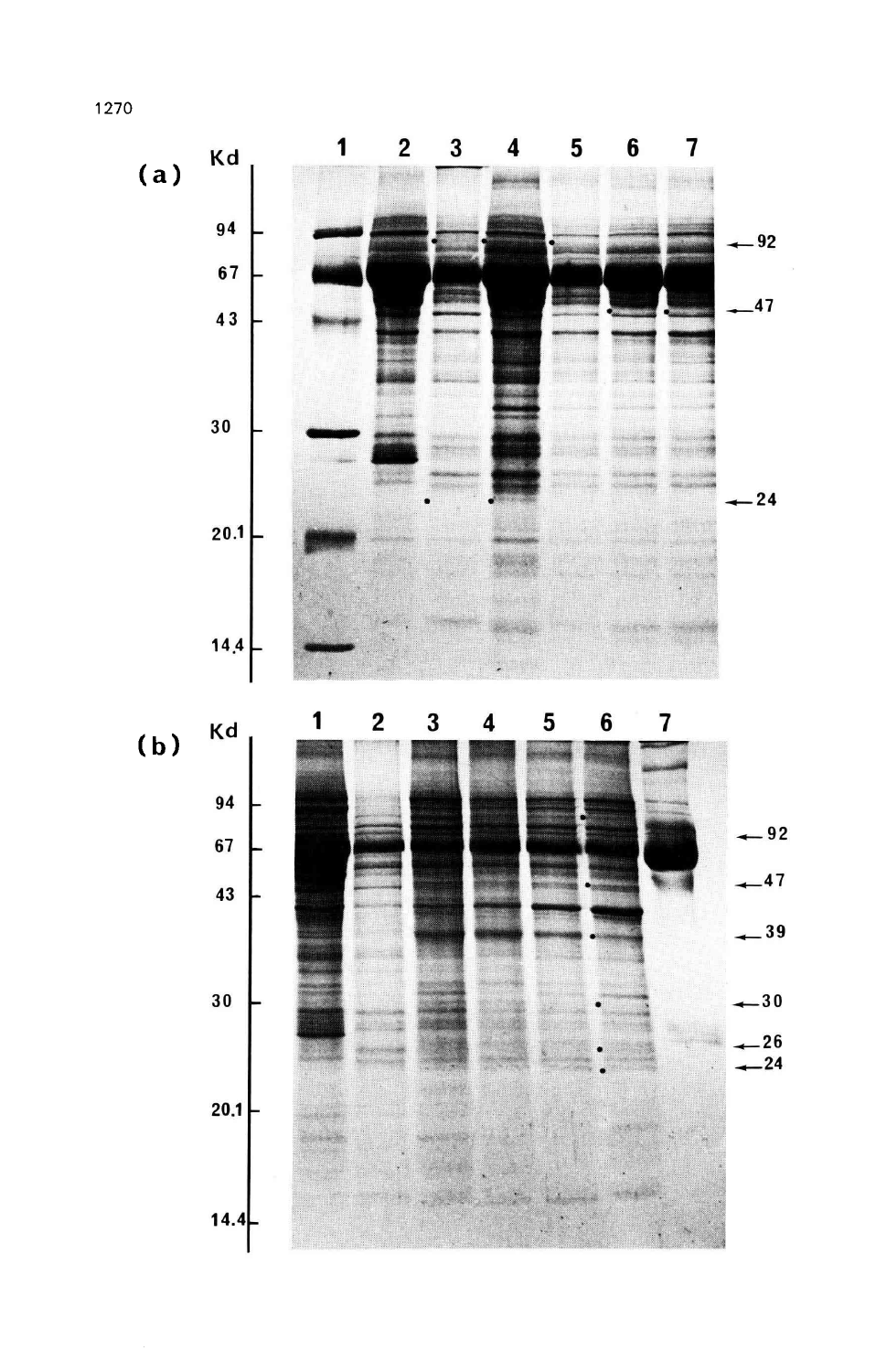| AB' |  |  |
|-----|--|--|
|-----|--|--|

| Regional differences in the tissues (T) and fluids (F) from the five epididymal segments (1: proximal             |
|-------------------------------------------------------------------------------------------------------------------|
| caput, II: distal caput, III: proximal corpus, IV: distal corpus, V: cauda) analyzed by 15 % SDS-PAGE.            |
| $(+)$ : presence of band, $(-)$ : absence of band, $(+)$ : variable width or staining intensity, $(*)$ : specific |
| epididymal hands.                                                                                                 |

| MW    |   |                | н                | Ш                        | IV             | v                  |
|-------|---|----------------|------------------|--------------------------|----------------|--------------------|
| $92*$ |   | $+$<br>$+ +$   | $+ + +$<br>$+ +$ | $+$<br>$\,{}^+$          | $+$            |                    |
| 47*   |   |                | 土                | $\ddot{}$                | $+$<br>+       | $\ddot{}$<br>$\pm$ |
| 43    |   | $\mathrm{+}$   |                  | $\div$                   | $^{+}$         | $^{+}$             |
| 41    |   | ┿<br>$\ddot{}$ |                  | $^{+}$<br>$\overline{+}$ | $+ +$<br>$+ +$ | $+ + +$<br>$+ +$   |
| $24*$ | F | ┿<br>士         |                  | $^{+}$                   | $+$            | $\ddot{}$          |
| 19    |   | $\,+\,$<br>土   |                  | ┿                        | $\,{}^+$       | $\,{}^+$           |
| 15.5  |   | $^+$           | ╈                | ┿                        | +              | $\,+\,$            |

On the other hand the 26 Kd protein, found in the five epididymal segments, could be assimilated to an electrophoretically comparable peptide of 27 Kd which has been detected in chimpanzee epididymal fluid. A recent work suggests that this peptide, which is absorbed at the sperm surface during maturation and is removed from the surface of mature sperm in the female reproductive tract, affects sperm motility (Young et al., 1987). The binding of a 26 Kd fluid component to the plasma membrane of cauda epididymal sperm has also been demonstrated in the rat, using immunoelectron microscopy, and correlated with major changes in the motility pattern of sperm (Olson et al., 1987). The apparent differences in molecular weights among components involved in sperm motility could be accounted for if these macromolecules are glycoproteins, since glycoproteins have different molecular weights when analyzed on gels composed of different amounts of polyacrylamide (Segrest et al., 1971).

The regional differences found between the five epididymal segments were revealed by variations in band staining intensity. The abundance of the 92 Kd peptide in the caput and the 41 Kd peptide in the distal corpus and cauda were

Proteins of interest are indicated by arrows with their respective molecular weight (Kd).

FIG. 2. - Coomassie blue stained 15% SDS-PAGE of human epididymal fluids (a) and tissue homogenates (b) from different anatomical segments compared to low molecular weight standards (lane 1a) and testicular extract and fluid (lanes 2a, 1b), proximal (lanes 3a, 2b) and distal (lanes 4a, 3b) caput, proximal (lanes 5a, 4b) and distal (lanes 6a, 5b) corpus, cauda (lanes 7a, 6b) and human serum (lane 7b).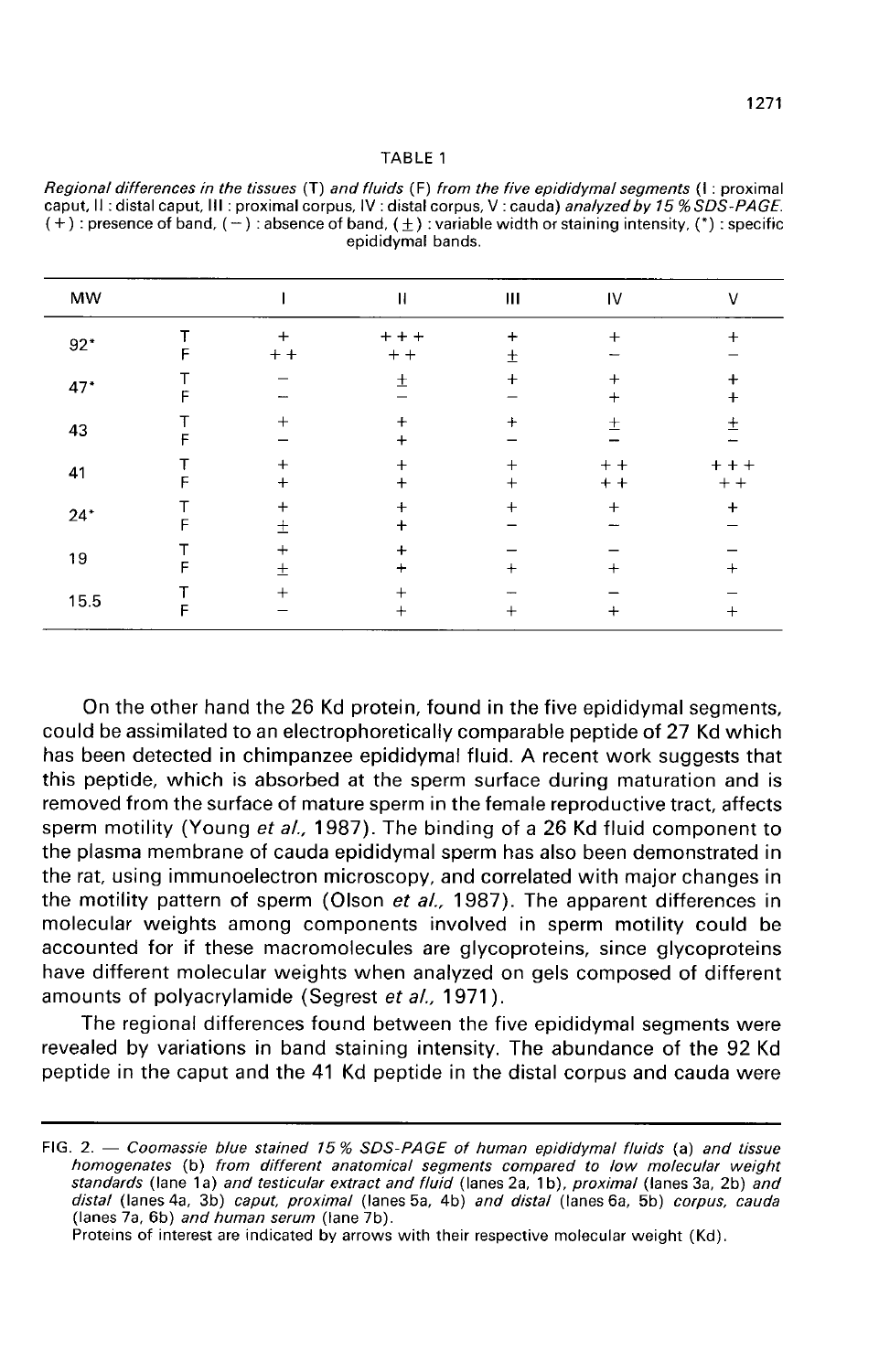particularly noticeable. In addition, the caput segment was characterized by the presence of two cytosolic peptides : 19 and 15.5 Kd. Thus, the present investigation points out clearly that the human epididymis is made up of two distinct entities, the caput on the one hand, the corpus and cauda on the other hand, as has been previously shown in mouse epididymis (Abou-Haïla and Fain-Maurel, 1984; Fain-Maurel et al., 1988; Mboungou et al., 1988).

> 5<sup>e</sup> Congrès de la Société d'Andrologie de langue française, Paris, décembre 1987.

### Résumé. Caractérisation des protéines régionales dans les tissus et les fluides de l'épididyme humain.

Les protéines tissulaires et luminales de l'épididyme humain, subdivisé en 5 régions anatomiques, ont été caractérisées par électrophorèse en gel de polyacrylamide en conditions dénaturantes. Parmi la soixantaine de peptides qui ont été ainsi séparés, huit, non détectés dans le sérum et les extraits testiculaires, apparaissent spécifiques de l'épididyme. Trois d'entre eux (92, 47 et 24 Kd) montrent une spécificité régionale dans les fluides ; le peptide de 92 Kd s'exprime dans la tête et le corps proximal, celui de 47 Kd dans le corps distal et la queue, celui de 24 Kd dans la tête. Parmi les protéines spécifiques de l'épididyme, trois d'entre elles (39, 30, 26 Kd) présentent une analogie avec des protéines identifiées, dans des conditions expérimentales différentes, à la surface des spermatozoïdes de la queue de l'épididyme chez l'homme et le singe.

#### References

- ABOU-HAÏLA A., FAIN-MAUREL M.-A., 1984. Regional differences of proximal part of mouse epididymis. Morphological and histochemical characterization. Anat. Rec., 209, 197-208.
- BAUMGARTEN H. G., HOLSTEIN A. F., ROSENGREN E., 1971. Arrangement, ultrastructure, and adrenergic innervation of smooth musculature of the ductuli efferentes, ductus epididymis and ductus deferens of man. Z. Zellforsch., 120, 37-79.
- BRADFORD M. M., 1976. A rapid sensitive method for the quantitation of microgram quantities of protein utilizing the principle of protein-dye binding. Ann. Biochem., 72, 248-254.
- COOPER T. G., 1986. The epididymis. sperm maturation and fertilization. Springer Verlag Berlin.
- DACHEUX J. L., CHEVRIER C., DESMEE A., LANNEAU M., JOUANNET P., ZEPHIR D., LANSON Y., 1984. Evolution de la mobilité et des protéines de surface des spermatozoïdes humains lors de leur passage dans l'épididyme. J. Urol., 90, 582-583.
- FAIN-MAUREL M.-A., ABOU-HAÏLA A., DADOUNE J. P., 1988. Organization of the internai membrane system in the principal cells of the mouse epididymis after osmium impregnation. Reprod. Nutr. Develop., 88,1237-1250.
- HINRICHSENM.J.,BLAQUIERJ.A.,1980. Evidence supporting the existence of sperm maturation in the human epididymis. J. Reprod. Fert., 60, 291-294.
- JENNINGS M. G., TEMPLE-SMITH P. D., SOUTHWICK G. J., NAUADU P. L., BAKER H. W. G., 1987. Patterns of human epididymal fluid proteins on polyacrylamide gel electrophoresis. Int. J. Androl., 10, 441-446.
- LAEMMLI U. K., 1970. Cleavage of structural proteins during the assembly of the head of bacteriophage T4. Nature, 227, 680-685.
- MBOUNGOU J. R., JUNERA H. R., DADOUNE J. P., FAIN-MAUREL M.-A., 1988. Characterization and hormonal regulation of tissue and fluid proteins in the mouse epididymis. Reprod. Nut. Develop., 28,1275-1282.
- MOORE H. D. M., HARTMANN T. D., PRYOR J. P., 1983. Development of the oocyte-penetrating capacity of spermatozoa in the human epididymis. Int. J. Androl., 6, 310-318.

1272